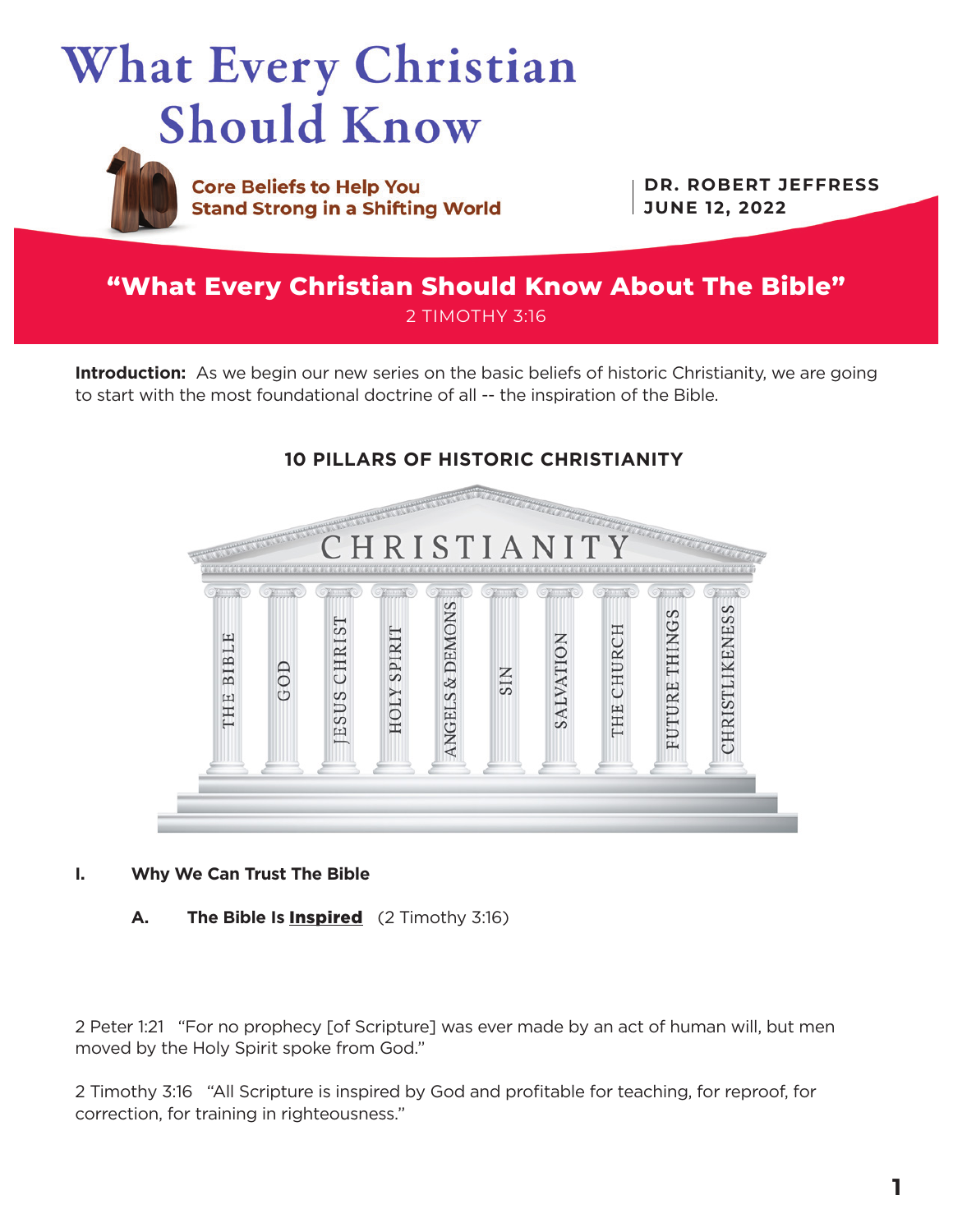**What Every Christian Should Know** 

**DR. ROBERT JEFFRESS JUNE 12, 2022**



# **"What Every Christian Should Know About The Bible"** 2 TIMOTHY 3:16

**B. The Bible Is** Unified (John 5:39)

John 5:39 "You search the Scriptures because you think that in them you have eternal life; it is these that testify about Me."

### **C. The Bible Is** Inerrant (Hebrews 3:7)

Hebrews 3:7 "Therefore, just as the Holy Spirit says, 'TODAY IF YOU HEAR HIS VOICE.'"

# **Who Else Believed in the Bible's Inerrancy?**

Belief in the inerrancy of Scripture continued after the New Testament was written.

- Irenaeus, speaking for the ancient Greek church, wrote, "The Scriptures are indeed perfect since they were spoken by the Word of God and His Spirit."
- Augustine, representing the Western church, said, "The canonical writings are free from error."
- Martin Luther, the leader of the Protestant Reformation, declared, "Holy Scriptures cannot err."
- John Wesley, the founder of Methodism, concluded, "If there be one falsehood in that book, it did not come from the God of truth."

The testimony of these church leaders provides compelling evidence that the inerrancy of Scripture was widely believed during early church history.

## **II. Evidence For The Trustworthiness Of The Bible**

- **A. The** Dates **of the New Testament Books**
- **B. The Early** Acceptance **of the Message**
- **C.** Fulfilled **Prophecies**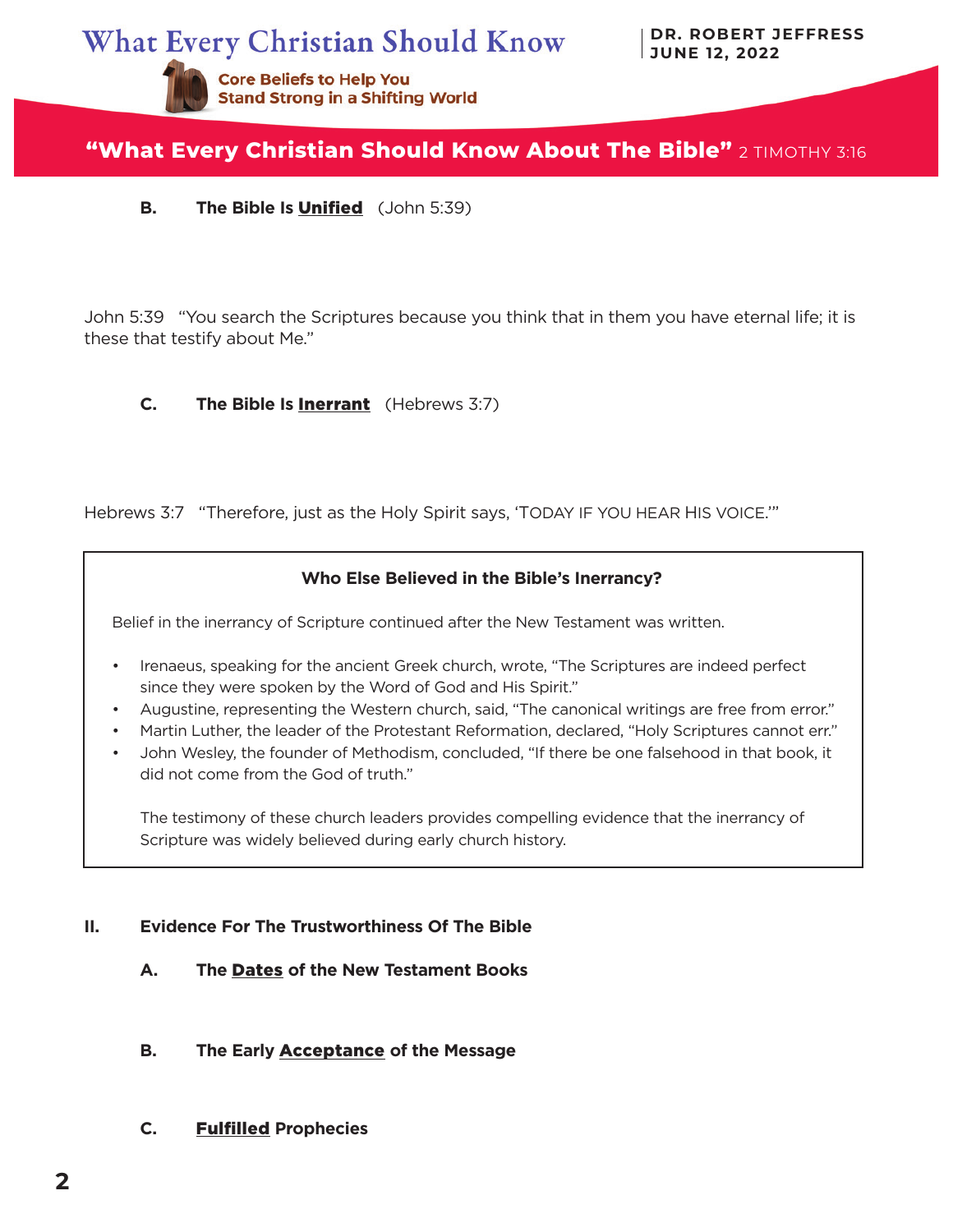**Core Beliefs to Help You** 

**Stand Strong in a Shifting World** 

# **"What Every Christian Should Know About The Bible"** 2 TIMOTHY 3:16

#### **What Are the Odds?**

The mathematical probability that one man in history could fulfill all sixty-one biblical prophecies of the Messiah is so astronomical it can't be computed. So one mathematician cut the number to just eight prophecies. He calculated the probability of one man in history fulfilling eight specific prophecies as 1 in 10<sup>17</sup>. That's a 1 followed by 17 zeros. Imagine covering the State of Texas in silver dollars two feet deep. On one of those silver dollars, you draw an X. You blindfold a person and let her roam the entire Lone Star State until she reaches down and picks up one silver dollar. The odds that she would choose the one with the X on it is roughly 1 in  $10^{17}$ —the same odds of one man fulfilling just eight Old Testament prophecies of the Messiah. Jesus's fulfilling all *sixty-one* prophecies cannot be chalked up to coincidence—or anything other than nearly irrefutable evidence of the Bible's truthfulness.

**D.** Archaeological **Discoveries** 

### **III. Why We Can Trust The Bible We Have Today**

- **A. The** Accuracy **of the Copies**
- **B. The High** Standard **for Inclusion**

### **C. The Answer to "Contradictions" in the Bible**

Critics argue that contradictions in the Bible make it less than reliable. But does the Bible really contain contradictions? A closer look at a few so-called contradictions tells a different story.

- In 1 Corinthians 10:8, Paul described a plague in the Old Testament that killed 23,000 Israelites. Yet the account by Moses in Numbers 25:9 says 24,000 died. Contradiction? Not necessarily. Paul said 23,000 Israelites "fell in one day," while Moses said the total number of victims was 24,000. Perhaps not everyone who contracted the plague died within twenty-four hours.
- In his account of Jesus's resurrection, Matthew said there was an angel at the tomb. In John's account, there were two angels. Contradiction? Not necessarily. Perhaps Matthew decided to focus on the one angel who spoke, while John was more interested in the total number of angels Mary witnessed when she arrived at the tomb.
- Matthew 5–7 and Luke 6 record two versions of Jesus's Sermon on the Mount. Contradiction? Not necessarily. It could be that Jesus preached the same message in two locations at two different times. But a more probable explanation is that some Gospel accounts offer accurate paraphrases of what Jesus said rather than direct quotes. So both accounts capture the essence of Jesus's message.